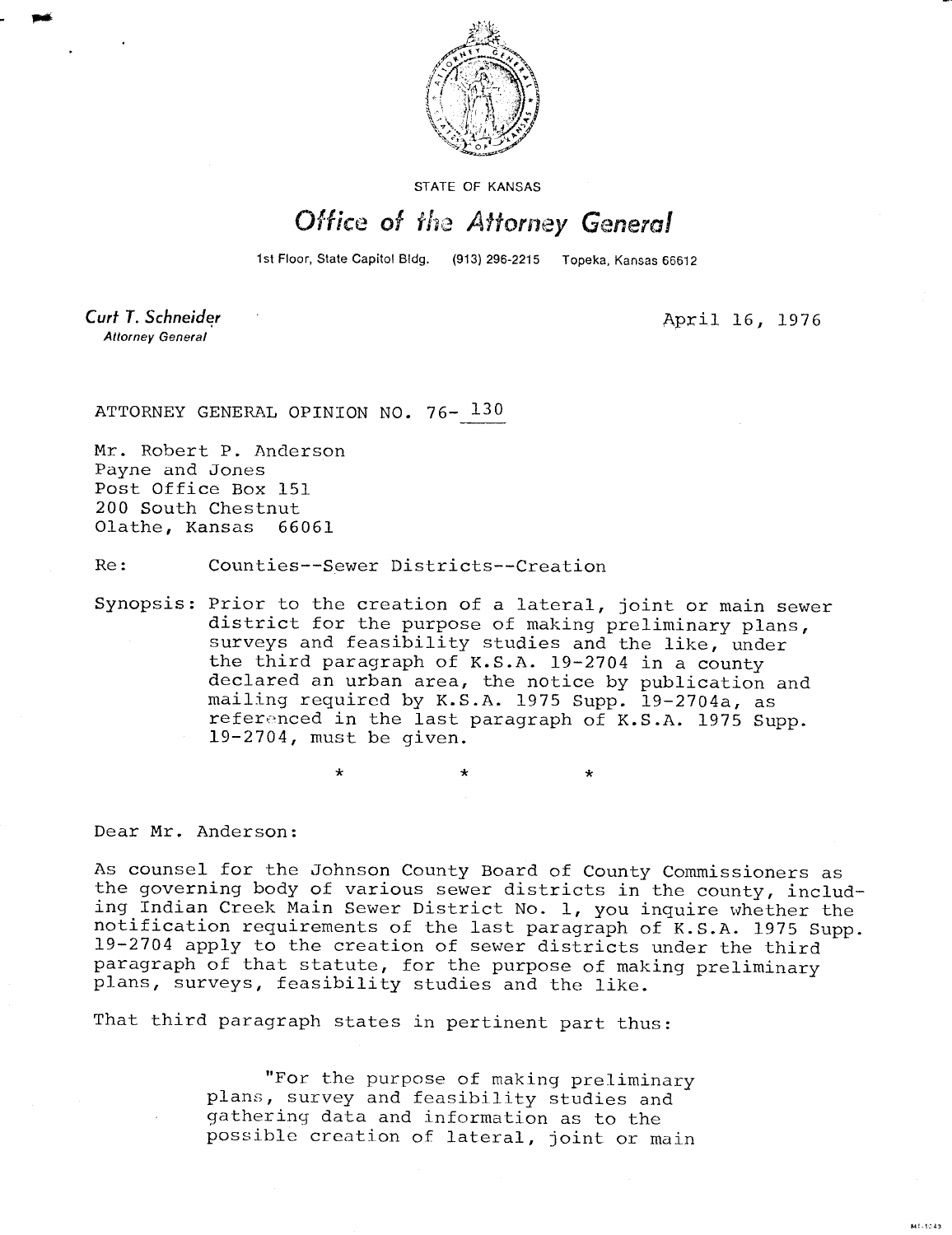Mr. Robert P. Anderson Page Two April 16, 1976

> sewer districts to provide for the building of storm sewers or sanitary sewers or both in any county which has heretofore been declared to be an urban area under the provisions of K.S.A. 19-3524, and amendments thereto, the board of county commissioners may, at their discretion and upon their own motion, create such lateral, joint or main sewer district for the sole purpose of making such plans, surveys and feasibility studies, and not for the construction of sewer facilities. . . . Thereafter, a sewer district or districts may be created for construction of facilities as otherwise provided by statute." [Emphasis supplied.]

This paragraph does not authorize the creation of a sewer district for the construction of sewer facilities, but only for the purpose of making preliminary plans, survey and feasibility studies and the like. The last paragraph of the section states thus:

> "Prior to the creation .of any such sewer district as herein provided, the board of county commissioners shall give notice of their intent to create such a district by publication and mailing in the manner provided for the creation of sewer districts under K.S.A. 1975 Supp. 19-2704(a) and amendments thereto." [Emphasis supplied.]

[Inasmuch as there is no K.S.A. 1975 Supp. 19-2704(a), the reference must be deemed to be to K.S.A. 1975 Supp. 19-2704a.]

The only districts the creation of which is "herein provided" for,  $i.e.,$  by ch. 167, § 2, L. 1975, are districts not for construction of sewer facilities, but for making preliminary studies, plans, surveys. The cited last paragraph requires publication and mailing of notice prior to the creation of any district provided therein, which is necessarily, then, one which is created for the purpose of preliminary studies, etc.

Accordingly, it is my opinion that the publication and mailing of notice requirements of K.S.A. 1975 Supp. 19-2704a(a), incorporated by the last paragraph of K.S.A. 1975 Supp. 19-2704, apply to the creation of districts authorized by the latter statute, those not